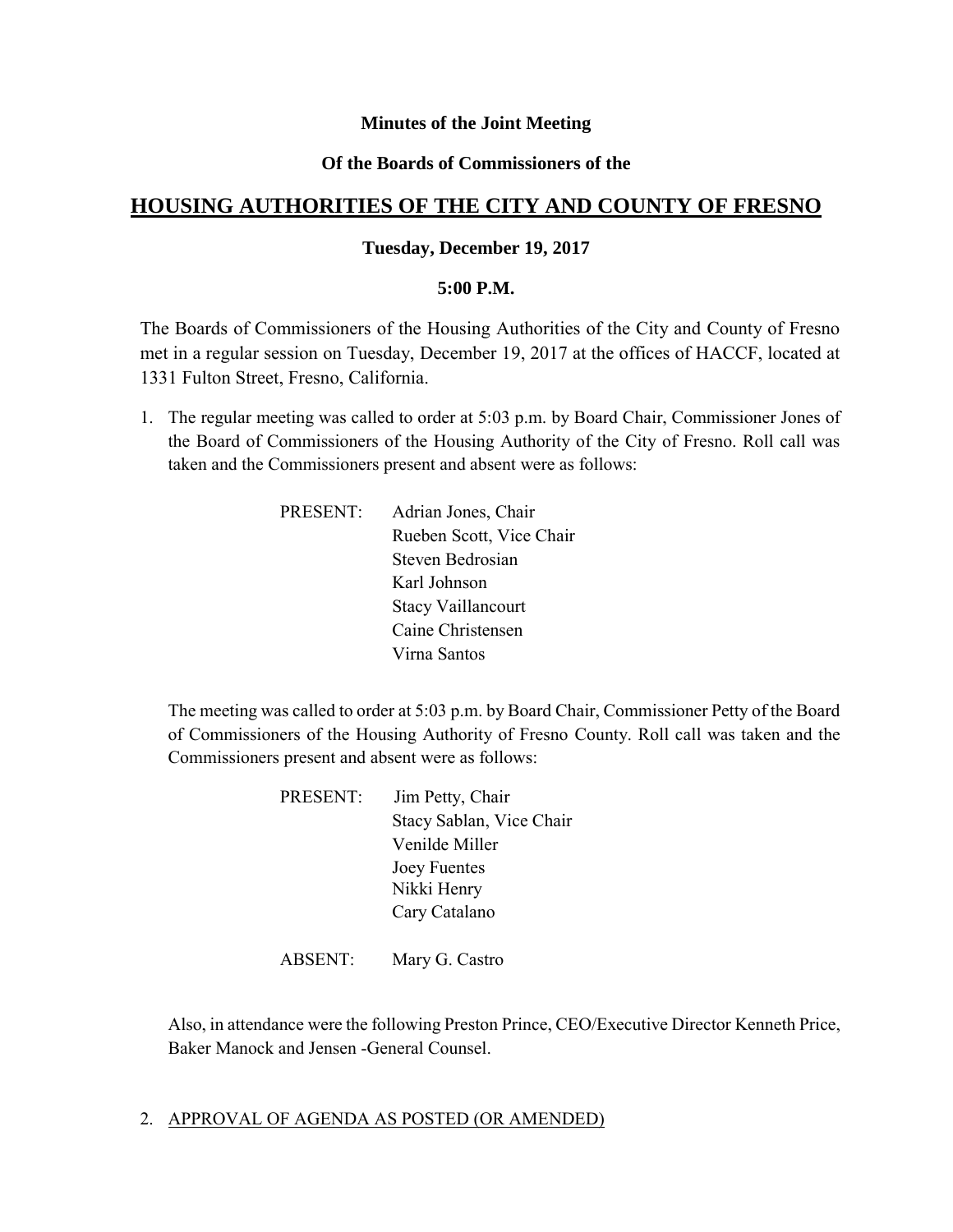Ms. Hanrahan requested for Action item 10E on the agenda be moved to the informational section 9D.

*CITY MOTION: Commissioner Johnson moved, seconded by Commissioner Bedrosian to approve the agenda as amended.*

### *MOTION PASSED: 5-0*

*COUNTY MOTION: Commissioner Sablan moved, seconded by Commissioner Fuentes to approve the agenda as amended.*

# *MOTION PASSED: 5-0*.

# 3. PUBLIC COMMENT

Around 5:05pm Commissioner Scott and Miller joined the Board Meeting.

Ms. Debbie Darden resident of West Fresno, chair of the Golden Westside Planning Committee addressed the ongoing issue of homeless camping around Renaissance Santa Clara. Ms. Darden presented pictures of the property. She asked the Boards of Commissioner for feedback to resolve the situation of homeless camping around the Renaissance property.

Mr. Bob Mitchell, Golden Westside Planning Committee, spoke in support of Ms. Darden's concerns about the homeless camping around the property of Renaissance Santa Clara. He urged the Boards of Commissioners to take immediate action and resolve the situation before this leads to an epidemic of disease that can expand and get out of control.

Mr. Steven Ortega, presented his concerns to the Board members about Section 8 clients being victims to trespasser scamming. He shared he has been a victim himself. His mailing address has been used by another resident, which created a lot of problems for him that resulted with him ending up being arrested and he lost some of his belongings.

### 4. RETIREMENT RECOGNITION-ROBERTO LUNA

Mr. Preston Prince congratulated Mr. Roberto Luna for 42 years and 3 months of service with Fresno Housing Authority as Maintenance worker.

Mr. Ken Covarrubias, Assistant Manager-Maintenance, shared that Mr. Luna treated everyone with respect. He inspired others with his personality and handwork.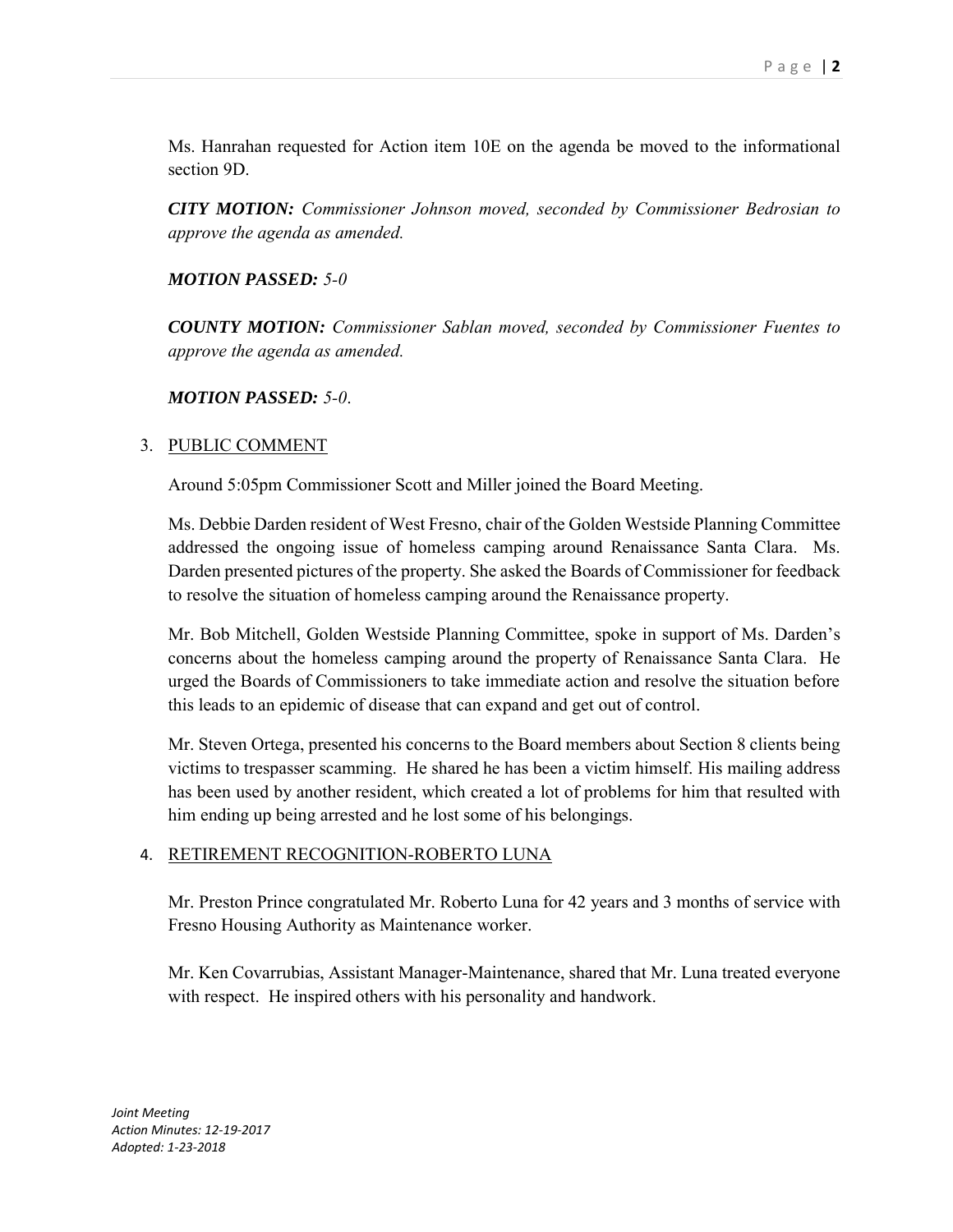Mr. Preston Prince, said Mr. Luna's leadership inspired others. It is expected that all staff connect with people we serve.

Ms. Gracie Bachicha, Property Manager has known Mr. Luna for about 27 years. She described Mr. Luna as an independent Employee. He is very knowledgeable of the Westside area of the County of Fresno. Every new Maintenance Worker Employee hired was partnered with Mr. Luna for training.

Mr. Michael Duarte, Director of Planning and Community Development, shared that he is a very positive employee. He said, Mr. Luna was a quick learner and very responsible employee. After the transition to the new software system "Yardi" Mr. Luna showed top performance by completing the most work orders. He worked very hard.

Around 5:23pm Commissioner Bedrosian left the meeting.

Commissioner Vaillancourt arrived to the meeting.

### 5. POTENTIAL CONFLICTS OF INTEREST

Commissioner Catalano recused himself from voting on item 8E, requesting the County Board vote separately on all item 8 matters - consent agenda.

#### 6. COMMISSIONERS' REPORT

Commissioner Catalano, briefly shared his understanding with the public comments presented. Commissioner Catalano said the situation is an ongoing dialog among the staff of trying to assist the individuals living on the streets.

Commissioner Petty and Mr. Prince shared they will respond in writing to the public comments presented.

Commissioner Henry, showed her support to Commissioner Catalano's and Mr. Prince's comments and thanked the community members for presenting their concerns in public.

Commissioner Scott said the Boards of Commissioner is sensitive to the issue presented during the public comments.

Commissioner Sablan congratulated the Fresno Housing Authority Staff for the Grand opening in Reedley.

Commissioner Jones shared she is going to continue with her role as member of the Commissioner committee of NAHRO.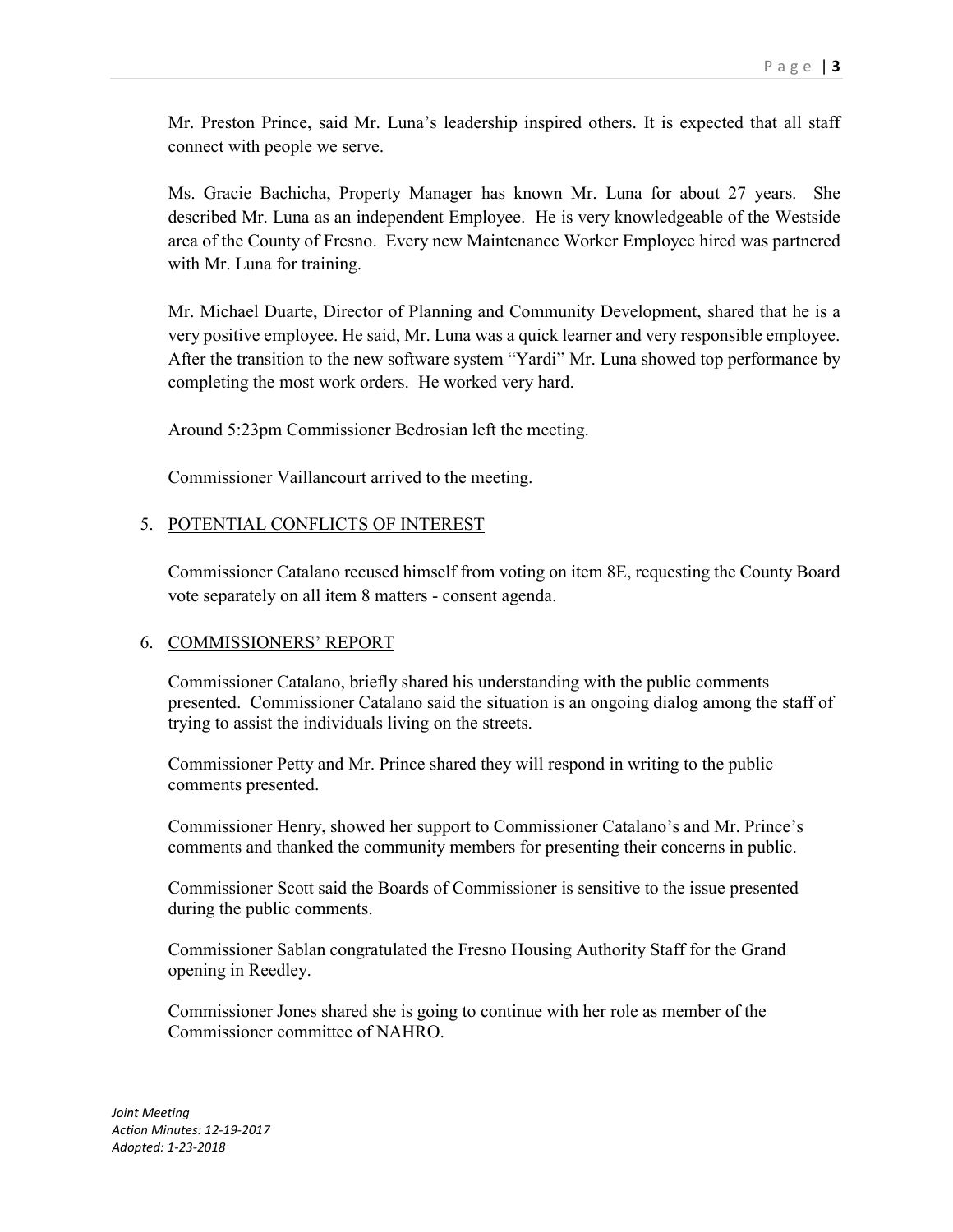Commissioner Petty said, "Very nice apartments in Reedley."

Commissioner Henry, communicated the clients that shared their testimony at the Grand Opening of Paseo 55 at Reedley their comments were published at the Reedley Exponent.

### 7. ELECTIONS OF THE 2018-2019 OFFICERS-CITY BOARD OF COMMISSIONERS

*City Chair Board of Commissioners:* 

*Commissioner Scott moved, seconded by Commissioner Christensen to approve Commissioner Jones as Chair for the City Board of Commissioners.*

*City Vice Chair Board of Commissioners:*

*Commissioner Scott moved, seconded by Commissioner Johnson to approve Caine Christensen as Vice Chair for the City Board of Commissioners.*

### 8. CONSENT AGENDA

*All Consent Agenda items are considered to be routine action items and will be enacted in one motion unless pulled by any member of the Boards of Commissions or the public. There will be no separate discussion of these items unless requested, in which event the item will be removed from the Consent Agenda and considered following approval of the Consent Agenda.*

- a. Consideration of the minutes of October 11, 2017 and October 24, 2017
- b. Consideration of Contract Renewal Grounds Maintenance
- c. Consideration of the Renewal of the Boys and Girls Clubs of Fresno County Agreement
- d. Consideration of the 2018 Agency Salary Schedule
- e. Consideration of the Renewal of Legal Services Contract General Counsel
- f. Consideration of the Renewal of Legal Services Contract Human Resources
- g. Consideration of the Renewal of Legal Services Contract HUD Matters
- h. Consideration of the Renewal of Legal Services Contract Affordable Housing

Commissioner Catalano asked to vote separately on item 8E. Commissioner Catalano recused himself from discussion and action on this item.

*CITY MOTION: Commissioner Christensen moved, seconded by Commissioner Santos to approve the Consent Agenda Items A-H.*

### *MOTION PASSED: 6-0*

*COUNTY MOTION: Commissioner Sablan moved, seconded by Commissioner Fuentes to approve the Consent Agenda Items A-D and F-H.*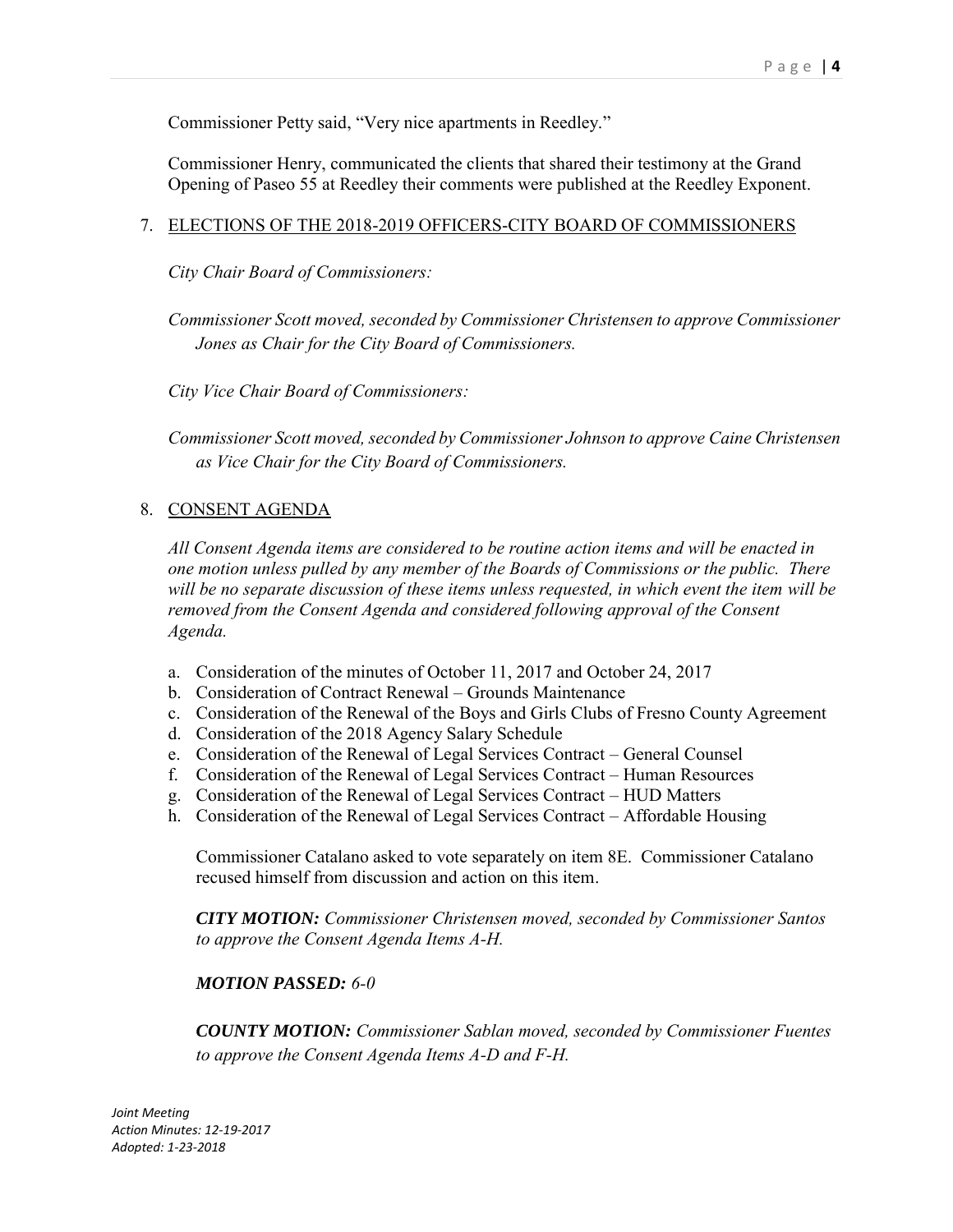### *MOTION PASSED: 6-0*

Commissioner Catalano left the room during the voting/discussion of this item.

e. Consideration of the Renewal of Legal Services Contract – General Counsel

*COUNTY MOTION: Commissioner Sablan moved, seconded by Commissioner Henry to approve the renewal of Legal Services Contract-General Counsel.*

### *MOTION PASSED: 5-0*

After the voting ended, Commissioner Catalano was asked to rejoin the meeting.

#### 9. INFORMATIONAL

a. HUD Compliance Monitoring Update

Ms. Tracewell Hanrahan presented on this topic.

b. 2018 Mixed Finance Budgets

Ms. Emily De La Guerra presented on this topic.

c. Real Estate Development Update

Ms. Tracewell Hanrahan presented the Real Estate Development Update.

d. Consideration of a Master Lease Agreement – Public Housing

Ms. Tracewell Hanrahan presented on this topic.

Commissioner Catalano presented his questions in regards to Relief of Utility Allowances: How do we determine who gets utility relief? How is this being judged? He stated it feels subjective, and requested clearer language.

Ms. Hanrahan stated an outside consultant conducted a study with the specific guidelines on who is entitled to get Utility Allowance. She stated next month the Boards of Commissioners will be presented with all the Utility Allowances.

Commissioner Catalano questioned the policy in regards to curfews.

Fresno Housing Authority Staff Toni Bustamante shared that the Lease Agreement's intention is to reflect the city ordinances.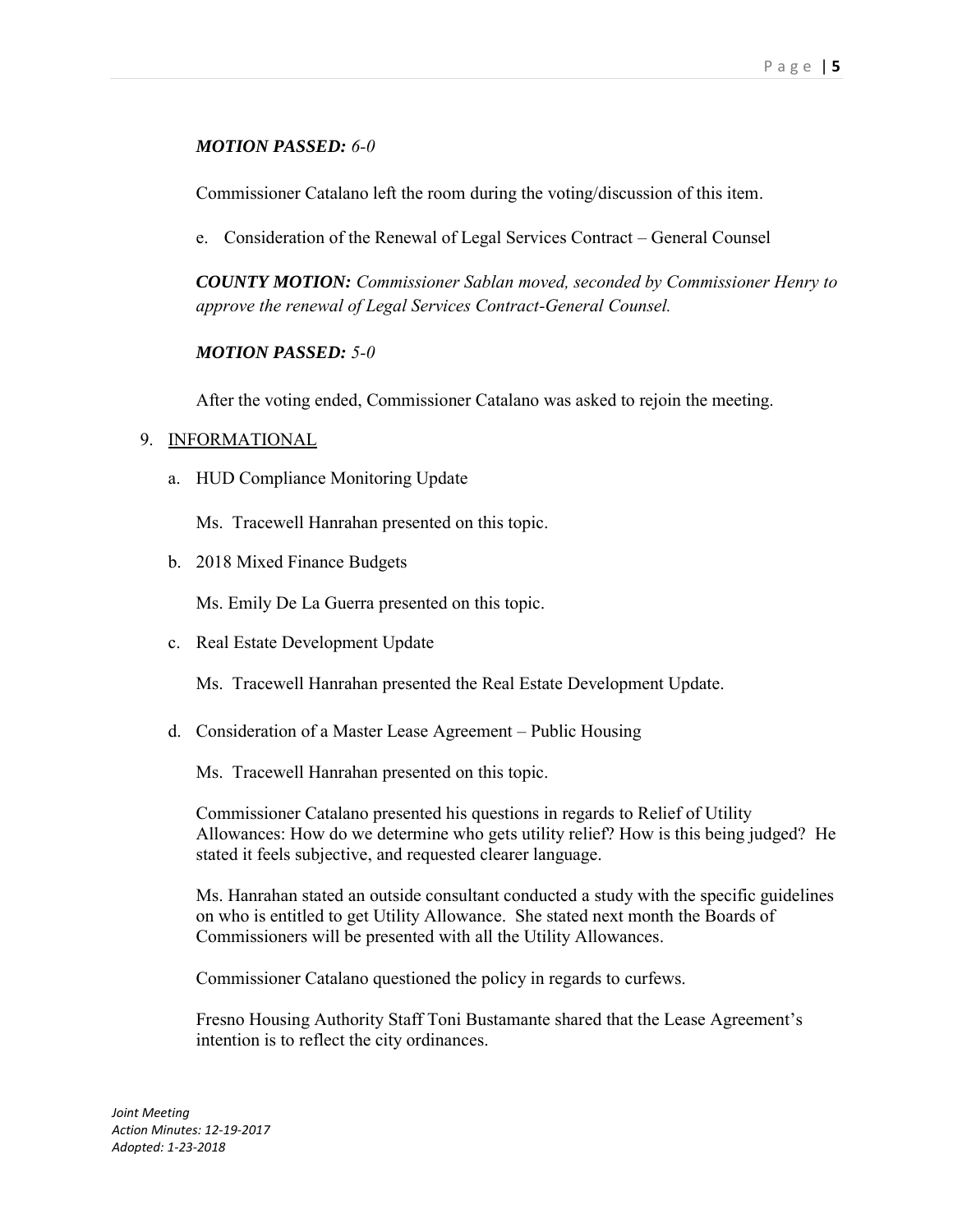Eric Payne resident of West Fresno gave a public comment on the Master Lease Agreement. He stated he submitted in writing his communication to the Fresno Housing Authority staff. His recommendation was in relation to the item presented.

Mr. Payne stated the "Who" has not been identify in the Master Lease Agreement. Mr. Payne asked who is going to determine if a child stays at the property too late at night, and whether it is legitimate to the property's policy. Also, Mr. Payne addressed peaceful enjoyment, asking how "peaceful enjoyment" will be classified?

#### 10. ACTION

a. Consideration of the Funding Commitments – Lowell Project

Mr. Michael Duarte presented on this item.

*CITY MOTION: Commissioner Scott moved, seconded by Commissioner Johnson to approve the Funding Commitments – Lowell Project.*

### *MOTION PASSED: 6-0*

*COUNTY MOTION: Commissioner Fuentes moved, seconded by Commissioner Henry to approve the Funding Commitments – Lowell Project.*

#### *MOTION PASSED: 6-0*

b. Consideration of Funding Application Submission and Acquisition of Real Property – Chinatown

Mr. Michael Duarte presented on this item.

*CITY MOTION: Commissioner Johnson moved, seconded by Commissioner Scott to approve the Funding Application Submission and Acquisition of Real Property – Chinatown.*

#### *MOTION PASSED: 6-0*

*COUNTY MOTION: Commissioner Catalano moved, seconded by Commissioner Fuentes to approve the Funding Application Submission and Acquisition of Real Property – Chinatown.*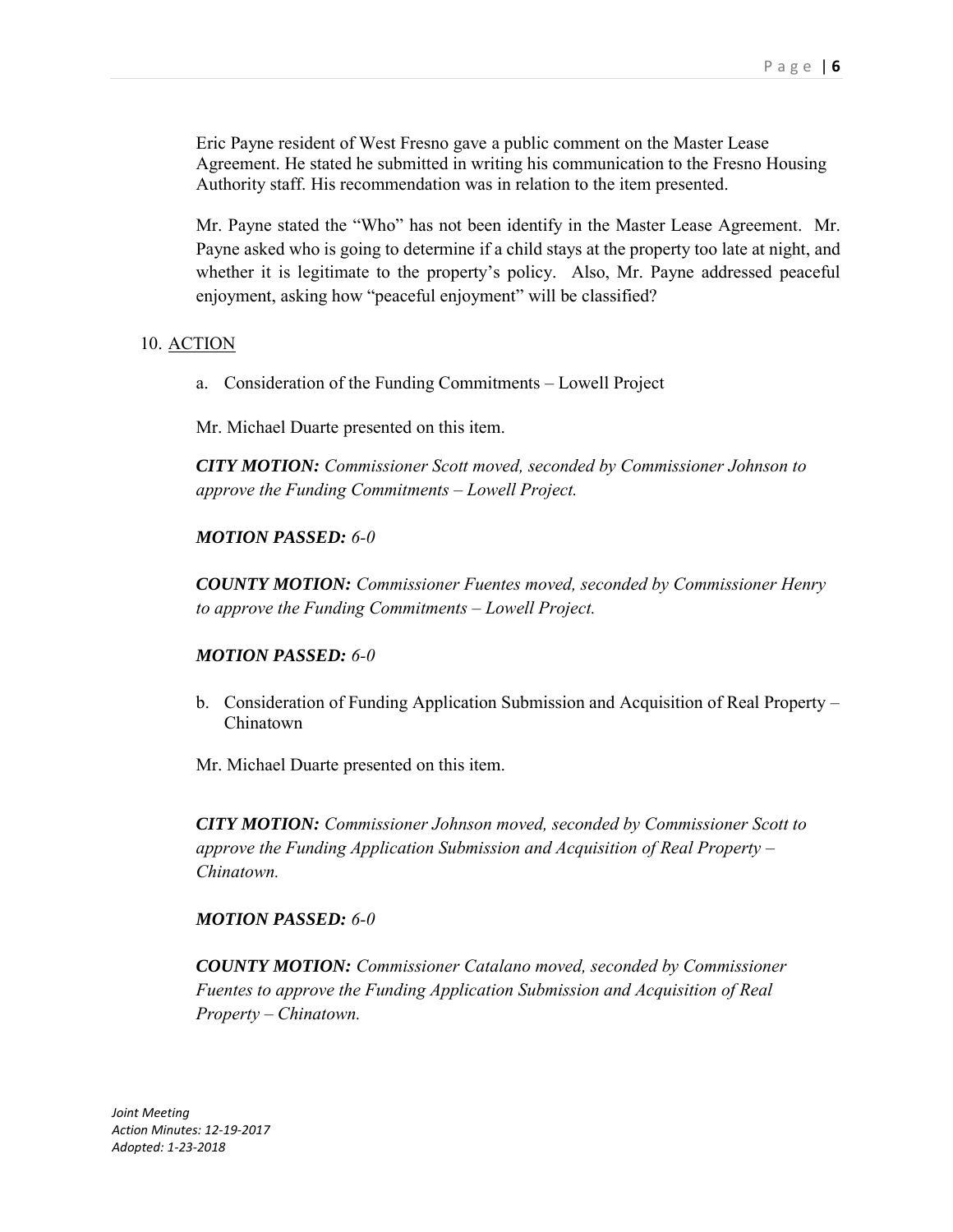### *MOTION PASSED: 6-0*

c. Consideration of Application Submission and Funding Commitments – Blackstone  $\&$ Simpson

Mr. Michael Duarte presented on this item.

*CITY MOTION: Commissioner Christensen moved, seconded by Commissioner Vaillancourt to approve the Application Submission and Funding Commitments – Blackstone & Simpson.*

### *MOTION PASSED: 6-0*

*COUNTY MOTION: Commissioner Fuentes moved, seconded by Commissioner Miller to approve the Application Submission and Funding Commitments – Blackstone & Simpson.*

### *MOTION PASSED: 6-0*

d. Consideration of the Purchase and Sale Agreement – 731 W. California Ave.

Mr. Michael Duarte presented on this item. In addition, the resolution amount was amended. The Authority is requesting a funding commitment from the Housing Relinquished Fund Corporation of \$85,000 for the acquisition and closing costs.

*CITY MOTION: Commissioner Scott moved, seconded by Commissioner Christensen to approve the Purchase and Sale Agreement – 731 W. California Ave and adopt the amended resolution.*

#### *MOTION PASSED: 6-0*

*COUNTY MOTION: Commissioner Sablan moved, seconded by Commissioner Fuentes to approve the Purchase and Sale Agreement – 731 W. California Ave and adopt the amended resolution.*

### *MOTION PASSED: 6-0*

e. Consideration of a Master Lease Agreement – Public Housing

Eric Payne gave a brief presentation this was presented on the informational item 9e.

f. Consideration of the 2018 Operating and HAP Budgets

*Joint Meeting Action Minutes: 12-19-2017 Adopted: 1-23-2018*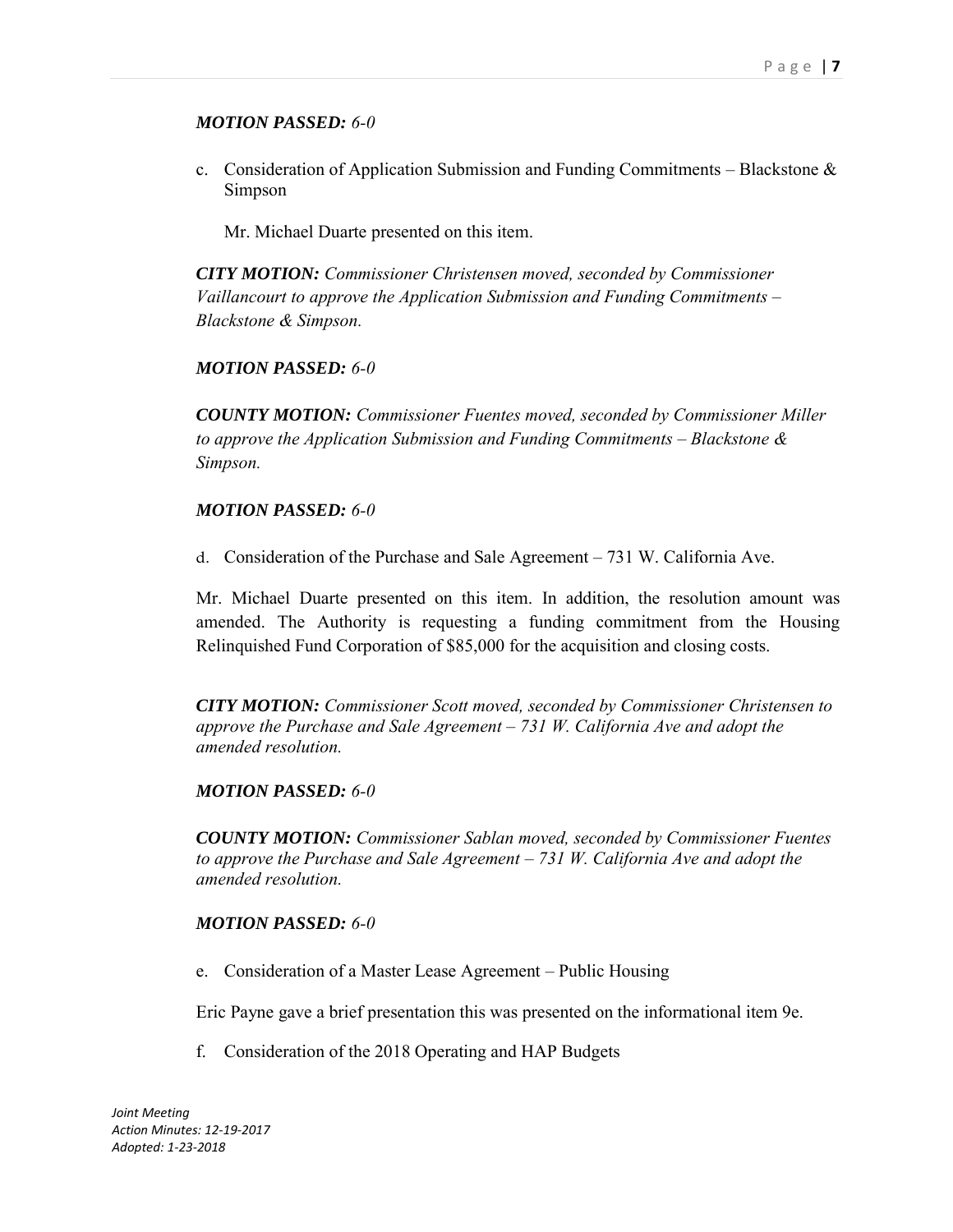Ms. Tammy Townsend presented on this topic.

*CITY MOTION: Commissioner Scott moved, seconded by Commissioner Johnson to approve the 2018 Operating and HAP Budgets.*

#### *MOTION PASSED: 6-0*

*COUNTY MOTION: Commissioner Fuentes moved, seconded by Commissioner Miller to approve the 2018 Operating and HAP Budgets.*

#### *MOTION PASSED: 6-0*

#### 11. EXECUTIVE DIRECTOR'S REPORT

In addition to the written Director's report, the following items were announced:

- Mr. Prince shared the Point in Time Fliers have been distributed.
- On December 14, 2017 the HCV Landlord Appreciation Open House took place at Parc Grove Commons; Fifty Landlords attended the Open House. It is anticipated for a larger event on 2018.
- The second location for the Mike's book will be opening early 2018 at Sequoia Courts in the South West Fresno.
- Mr. Prince informed the Boards of Commissioners that the Executive Committee meeting for the Month of January 2018 might be canceled. If the meeting is cancelled this will be communicated to the Boards of Commissioners.
- There might be a Special Board Meeting on January 9, 2017.

#### 12. CLOSE SESSION

The Board went into closed session at approximately 7:03pm.

PUBLIC EMPLOYMENT Pursuant to Government Code §54597

The Boards returned to open session at approximately 7:16 p.m.

#### 13. REPORT ON CLOSED SESSION

There was no action to report at this time.

#### 14. ADJOURNMENT